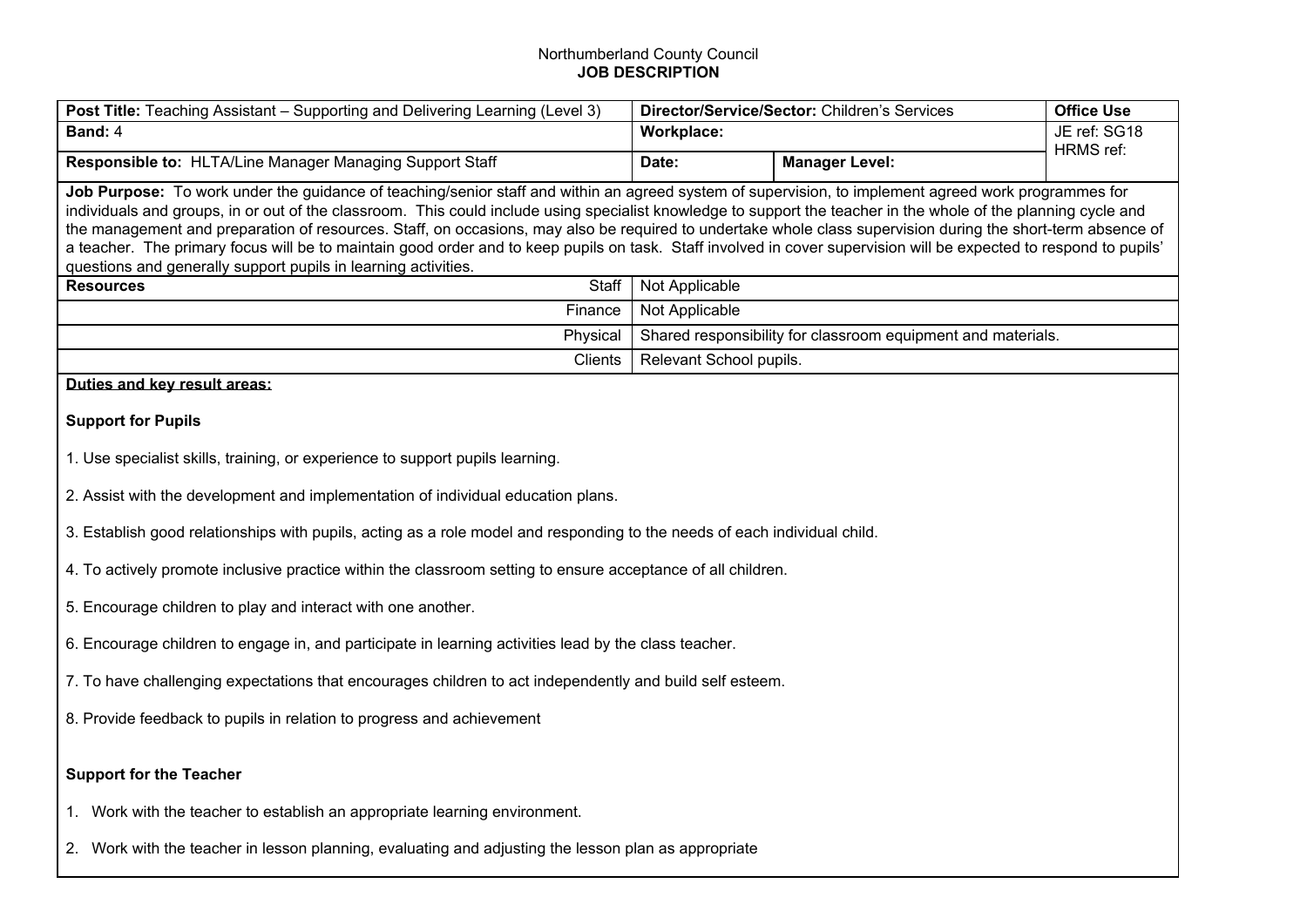- 3. Monitor and evaluate pupils' responses to learning activities through observation and planned recording of achievement against agreed, Pre-determined, learning objectives.
- 4. Provide the teacher with accurate and objective feed back on pupil progress and other matters, ensuring the availability of supporting evidence.
- 5. Undertake the maintenance of pupils' records and accurately record achievement.
- 6. Support the teacher in the management of pupil behaviour.
- 7. Gather information from parents and carers as directed.
- 8. Establish constructive relationships with parents and carers and participate in feedback sessions as directed.
- 9. Administer routine tests and invigilate exams.
- 10. Undertake the routine marking of pupils' work e.g. routine spelling tests, routine maths tests etc.
- 11. Provide the classroom teacher with clerical and admin support, particularly:
	- ∙ Undertaking bulk photocopying
	- ∙ Word processing
	- ∙ Filing
	- ∙ Collecting money
	- ∙ Administer course work

## **Support for the Curriculum**

- 1. Implement agreed teaching programmes, adjusting activities according to pupil responses and needs.
- 2. Help pupils to understand instructions
- 3. Implement local and national learning strategies and make effective use of opportunities provided by other learning activities to support the development of relevant skills
- 4. Support use of ICT in learning and develop pupils' competence and independence in its use.
- 5. Help pupils access learning activities through specialist support.
- 6. Determine the need for, prepare and maintain equipment and resources required to meet learning activities and assist pupils in their use

## **Support for the School**

1. Comply with all school policies relating to: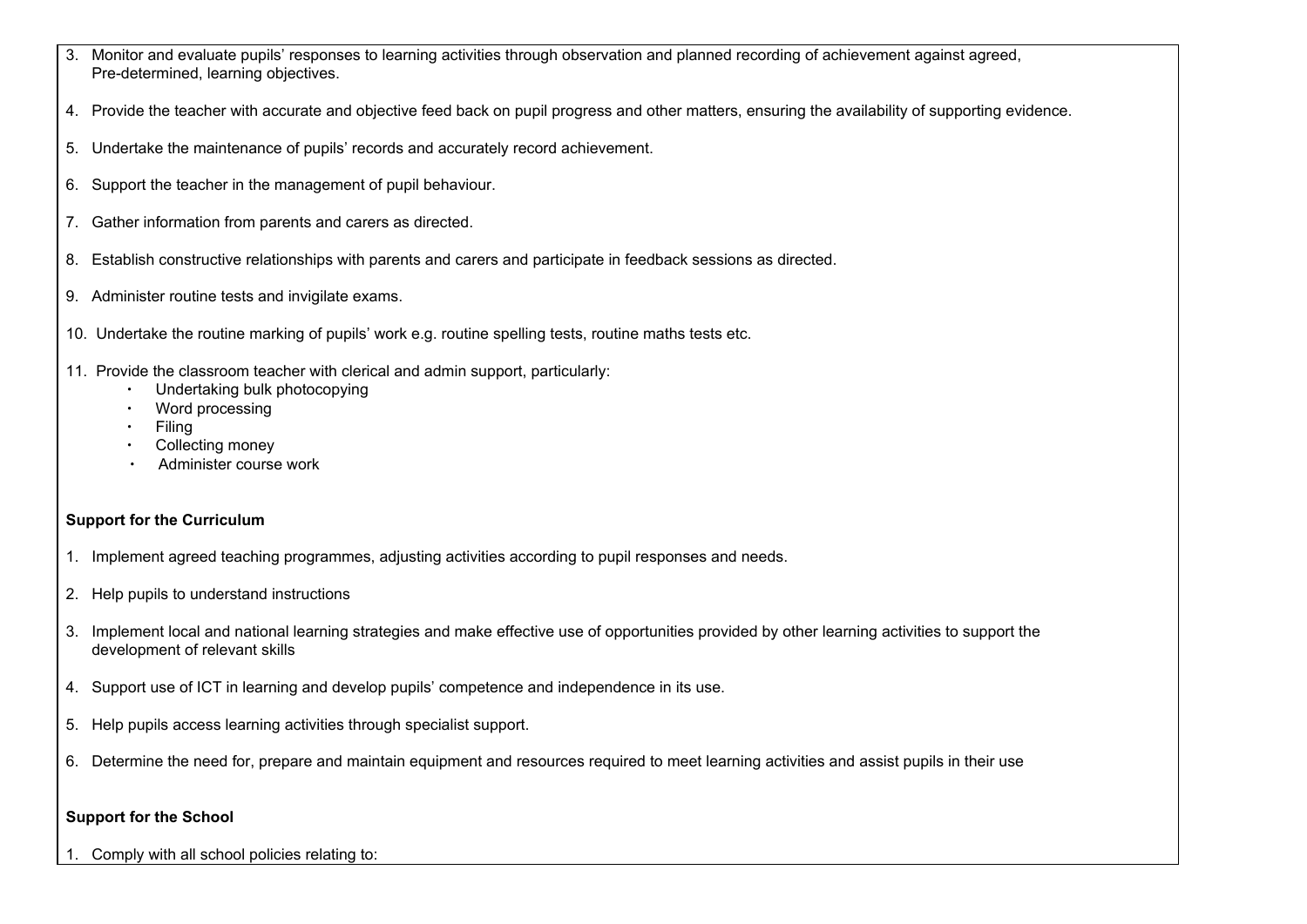|  | <b>Health and Safety</b> |  |
|--|--------------------------|--|
|--|--------------------------|--|

∙ Equal Opportunities

∙ Child Protection

∙ Confidentiality and data protection.

2. Work in such a way as to promote the ethos and vision of the school.

- 3. Participate in training and development, and activities that contribute to the management of performance.
- 4. Assist with the management of pupils outside the classroom e.g. lunch times and outside the school e.g. school trips as directed by the class teacher and member of the school's management.
- 5. Attend and participate in regular meetings
- 6. To undertake other duties and responsibilities as required commensurate with the grade of the post

This school is committed to safeguarding and promoting the welfare of children and young people and expects all staff and volunteers to share this commitment. You are therefore under a duty to use the school's procedures to report any concerns you may have regarding the safety or well-being of any child or young person.

The duties and responsibilities highlighted in this Job Description are indicative and may vary over time. Post holders are expected to undertake other duties and responsibilities relevant to the nature, level and extent of the post and the grade has been established on this basis. **Work Arrangements**

| Work Arrangements       |  |
|-------------------------|--|
| Transport requirements: |  |
| Working patterns:       |  |
| Working conditions:     |  |
|                         |  |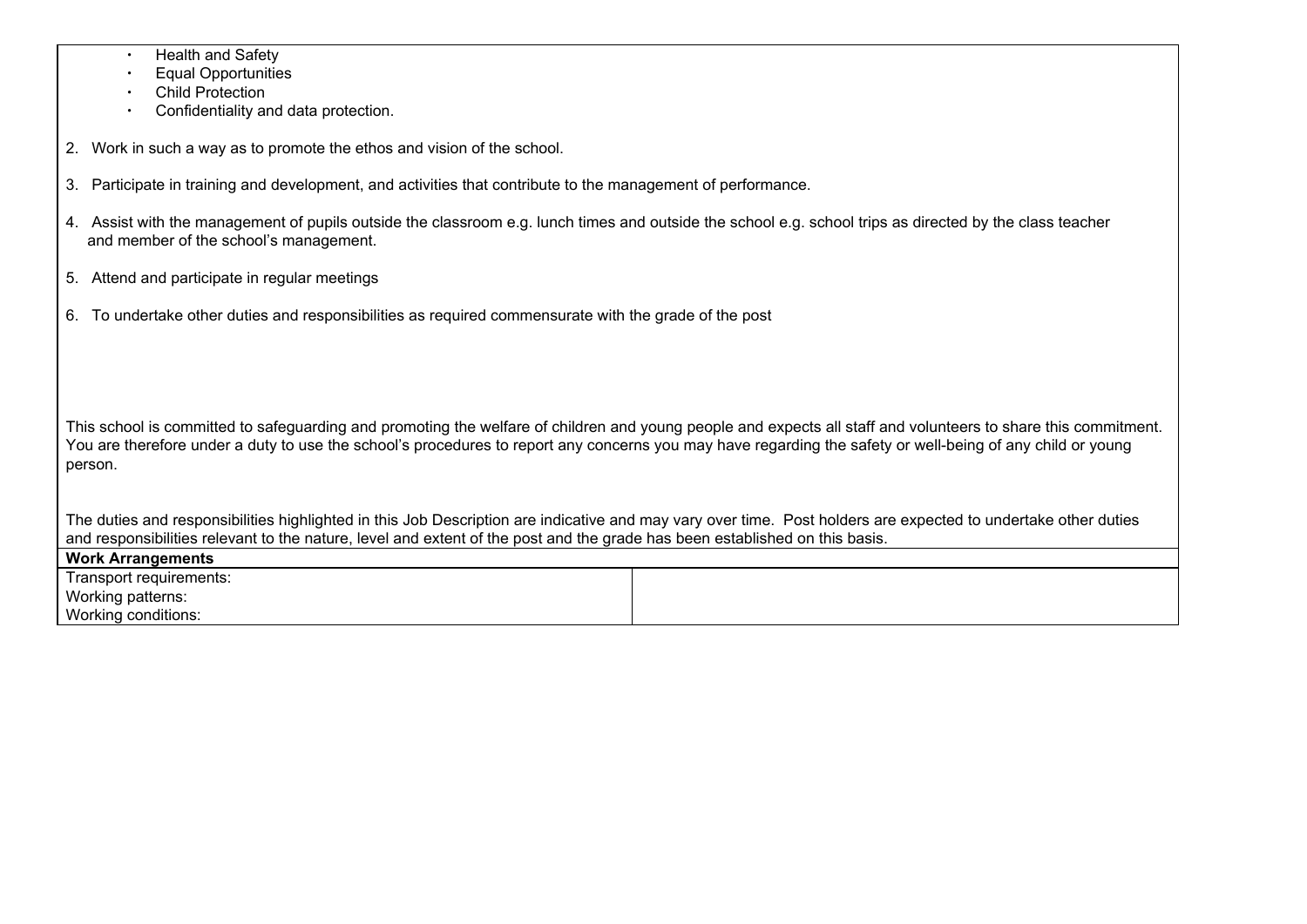## Northumberland County Council **PERSON SPECIFICATION**

| Post Title: Teaching Assistant - Supporting and Delivering Learning (Level 3)                                   | Ref: SG18<br>Director/Service/Sector: Children's Services            |           |  |  |
|-----------------------------------------------------------------------------------------------------------------|----------------------------------------------------------------------|-----------|--|--|
| <b>Essential</b>                                                                                                | <b>Desirable</b>                                                     | Assess by |  |  |
| <b>Knowledge and Qualifications</b>                                                                             |                                                                      |           |  |  |
| Very good numeracy and literacy skills;                                                                         | HSAW First Aid Certificate or equivalent;                            | (a), (i)  |  |  |
| NVQ 3 for teaching Assistants or equivalent qualifications                                                      | Level 1 BSL                                                          |           |  |  |
| Participated in training related to various national strategies e.g. literacy and<br>numeracy                   | Willingness to participate in development and training opportunities |           |  |  |
| <b>Experience</b>                                                                                               |                                                                      |           |  |  |
| Willingness to participate in development and training opportunities                                            |                                                                      | (i)       |  |  |
| <b>Skills and competencies</b>                                                                                  |                                                                      |           |  |  |
| NVQ 2 ICT Qualification or in-service training and 3 years experience of using<br>ICT in a learning environment |                                                                      | (a), (i)  |  |  |
| Ability to use other types of learning technology:                                                              |                                                                      |           |  |  |
| Photocopying                                                                                                    |                                                                      |           |  |  |
| Whiteboards                                                                                                     |                                                                      |           |  |  |
| Digital Media                                                                                                   |                                                                      |           |  |  |
| Understanding of codes of practice and recent relevant education;                                               |                                                                      |           |  |  |
| Good understanding of the principles of child development and the learning<br>process                           |                                                                      |           |  |  |
| Can actively self evaluate learning needs and seek out learning opportunities                                   |                                                                      |           |  |  |
| Can work as a member of a team, understanding their role in the classroom and<br>associated responsibilities.   |                                                                      |           |  |  |
| Physical, mental and emotional demands                                                                          |                                                                      |           |  |  |
|                                                                                                                 |                                                                      |           |  |  |